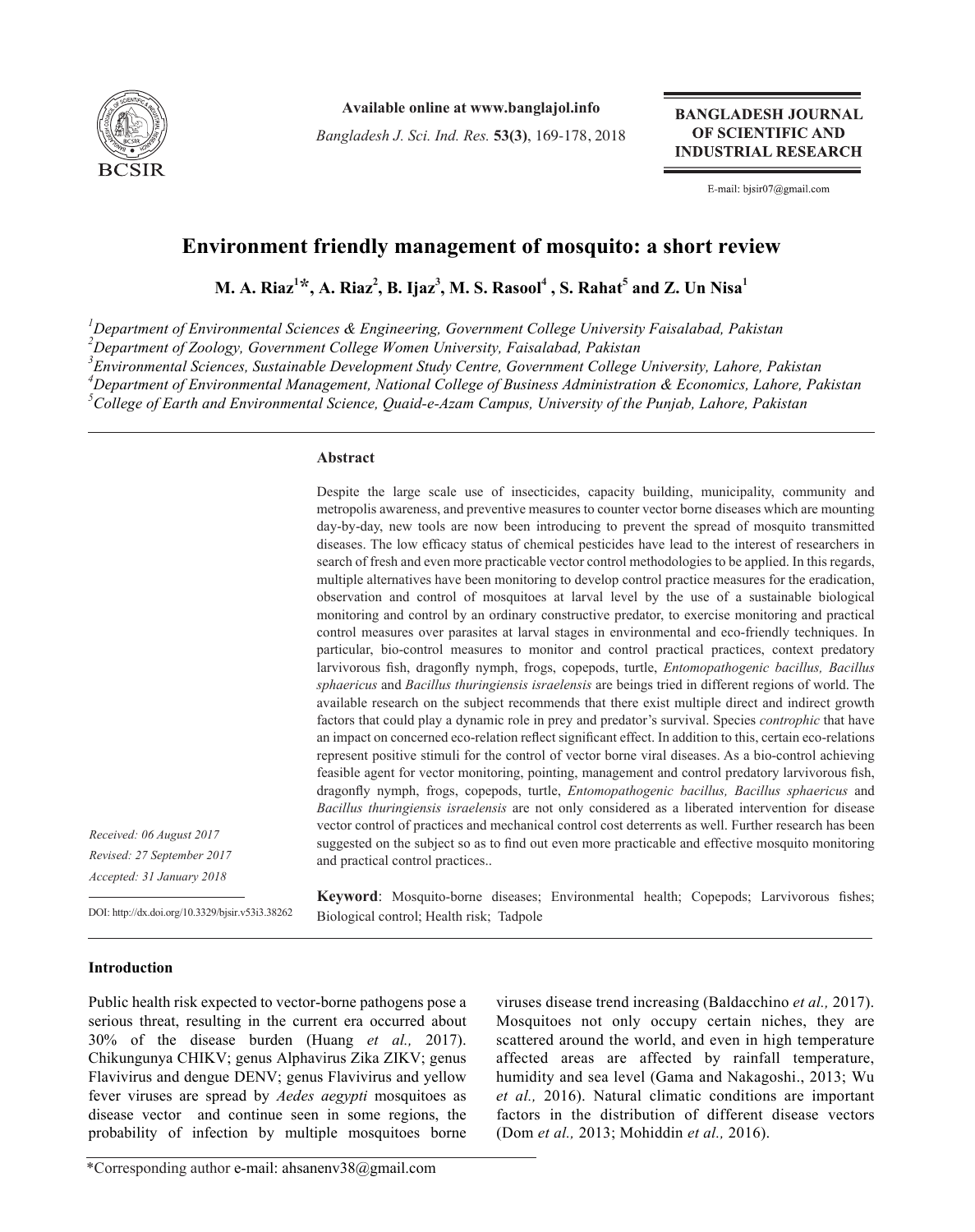Mosquito borne disease transmission is particularly sensitive to host factors including human community and behavior intervention measures, environmental and climatic conditions (Malik *et al.,* 2017). In spite of modern monitoring and practical control practices, the mosquitoes population is increasing day after day all over the world. In contemporary world the male populations of mosquitoes are heritably sterilized. They used to mate with mature mosquito eggs. However, female population of mosquitoes lay sterilized mature eggs that are reported unable to hatch. Rather than decreasing, the population of vector carrying mosquitoes is increasing. Though, a number of states have had practiced the decontamination and spray on regularly basis. But, due to either the monitoring and practical control practices ling methods showed low efficacy for quite a short term, or very substantially cultured, unproductive or productive for some stage or very less significant and costly. Such as application of vector resistant spray is expensive, laborious, short term, short time, only effective for certain stage life style of mosquito's population and time taking. Indoor residual spray IRS is infrequently done when population of mosquitoes escalates and risk of emerging outbreaks threatened. Previously, the breeding sites of such vector carrying mosquito habitats were unknown. Therefore, the use of resistant sprays was more of a reactive than preventive action as it can de-activate adult population of mosquitoes (Tariq and Qadri, 2008; Santos and Meneses, 2017) but source of them remain intent and positive (Tariq, 2001; George *et al.,*  2017). *Aedes aegypti* mosquitoes lay eggs in a variety of containers, is considered to be the domesticated mosquitoes, found crowded neighborhood in an urban environment (Harinder *et al.,* 2014; Sutherst, 2004; Bandyopadhyay and Skoufias, 2015). Vector-borne diseases develop very close coordination in urban areas to adapt to the environment, population and intensive moisture, global warming (Hafeez *et al.,* 2017; Malik *et al.,* 2017; Chaudhry *et al.,* 2017).

Insecticide resistance increasing in mosquito's biocontrol better program and public mobilization and community participation are considered to be basic tool to control disease transmission and controlling vector breeding (Dieng *et al.,*  2011; Naqvi *et al.,* 2015; Bouzid *et al.,* 2016). In this way, such chemical sprays become ineffective rather, they immune the mosquito system as well. For this, importance should be specified to such monitoring and practical control measures which may be extended a bit longer than the previous one, and may prove to be effective, targeted, less time consuming, low charge and cost-friendly (Qadri *et al*., 2007). Bio-control is a best provided alternatives for incapacitating the insecticidal resistance resulting from the indiscriminate use of chemical substances and their destructive impacts on the environment. Bio monitoring and practical control methods are better due to safety, particularly for human being (Lacey, 2007; Terbot *et al.,* 2015). Application of Fish copepods, plankton pointing, management and controlling (Ritchie, 2005; Ritchie *et al.,* 2010; Ghosh *et al,.* 2011) have been verified as bio control agents in developing, and immature stages of the *A. aegypti* and *'A. albopictus'* mosquitoes. Most monitoring and control agents are effective comparatively nontoxic, economically viable and are moderately tranquil to manage on a comprehensive and suitable to the targeted vector carrying mosquito population (Lacey, 2007; Diallo *et al.,* 2016). Standing water basins and waste water stabilization pond water in the remote areas and, drains and open fresh water store tanks in the big cities are stimulating possible risk of mosquito caused infections and respectively dengue and malarial epidemic occurred in the municipality, rural community and metropolis population (Fatima *et al.,* 2016; Atique *et al.,* 2016; Malik *et al.,* 2017).

Repeated practical practices applied for synthetic insecticides for mosquito monitoring and control practical practices has disrupted natural biological monitoring and control practice systems and led to resurgence in mosquito populations (Thomas, 2017). It has also stemmed in the improvement of insecticide immunization in mosquitoes which produced detrimental impacts on untargeted organisms and nurtured environmental, ecological, and human health concerns, initiating a search for alternative monitoring and control practical practices and measures. Pointing, management and controlling of mosquito emergent undeveloped and immature through biological monitoring and control practical practices is being tried world over (Kumar *and*  Hwange, 2006; Manilal *et al.,* 2011).

#### *Predatory larvivorous fish*

In fresh water bodies predatory larvivorous fish considers as best technique of larva monitoring and control practices in fresh water bodies. The mouth spot is of prior feature to determine the larvivorous competency of a fish. As of the tactic of their effectiveness in monitoring and control measuring mosquito larvae, Hora and Mukherjee (1953) classified the predatory larvivorous fish into the different categories as typical surface feeders, sub-surface feeders and column feeders. In 2002, Martinez and co-workers conducted research studies in Southern Mexico and described five local, indigenous and native fish species, namely *Bryconguatemalensis, Lepisosteustropicus, Astyanaxfasciatus, P.reticulate and Ictalurusmeridionalis* to be operative in contrast to and in contradiction of *A. aegypti* larvae in water reservoirs. Chandra *et al. (*2008) directed a research and described forty-four species the efficacy of *X. cancila* as bio monitoring and practical control practices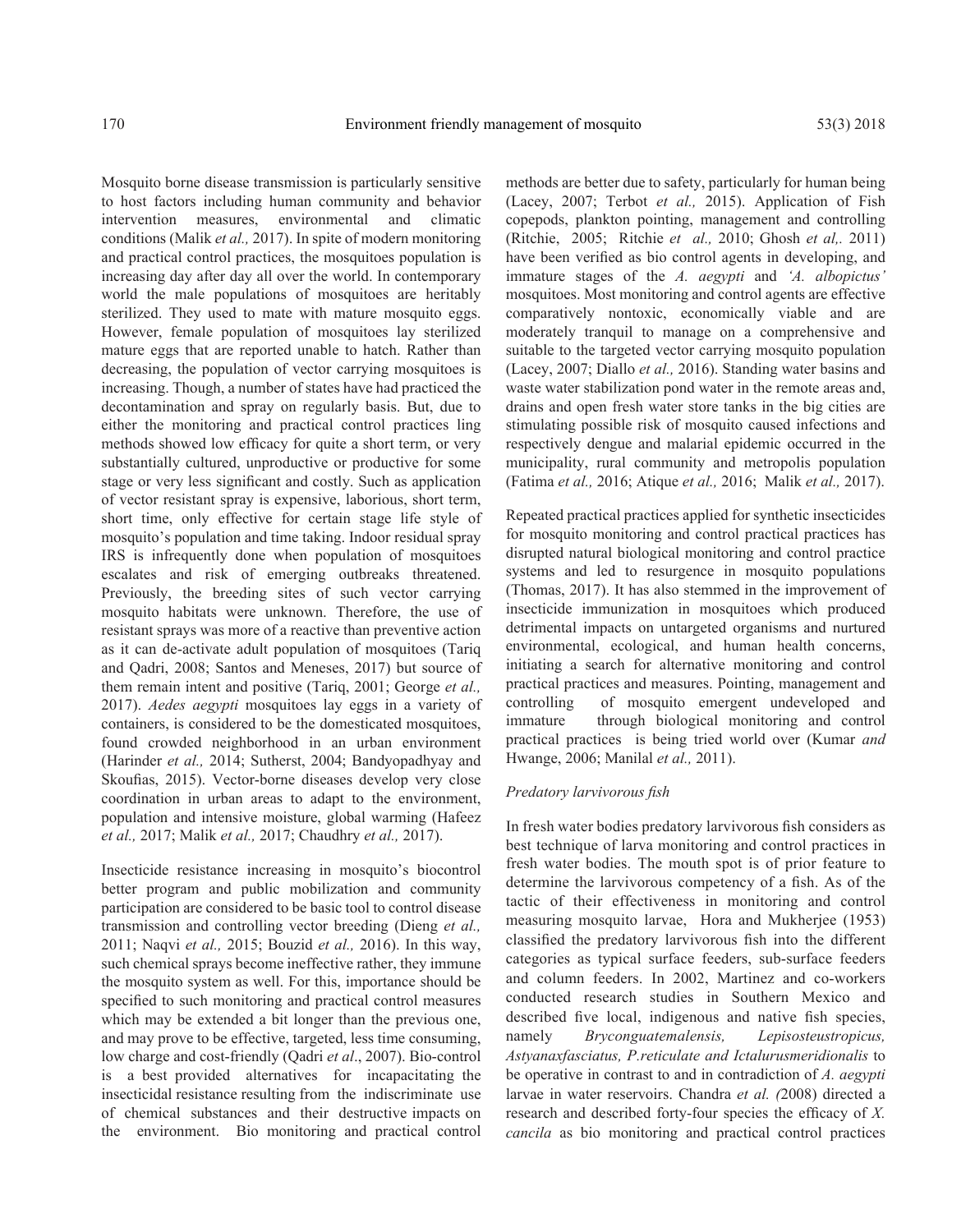agent contrary to and in contradiction of fourth stage larval form of *Ar.subalbatus Cx. Quinquefasciatus* and *An. Subpictusunder* laboratory settings. *O. Mossambica* were proved to be considerably effective for monitoring and control practices as in mosquitoes in cow manure pits in contradiction of  $3<sup>rd</sup>$  and  $4<sup>th</sup>$  instars larvae and even pupae of *An. Culicifacies* and *Cx. Quinquefasciatus* at the place of 5 fish sqm<sup>2</sup> surface area. To obtain great development per-ha of aquatic frame, rapidly increasing compatible fish species of diverse nurturing practices and multiple mass figure of the concerned species are carried in the identical pools so that all its ecological population are scaled in categorized fish order. This structure of pool marking, management and controlling is called *poly-culture* or *composite fish culture* or *mixed fish farming*. On natural habitats (Ghosh *et al.,* 2004) conducted research studies and described 50 species that predation experiment using *C. carpio Ctenopharyngdonidella, O. niloticus* and *Clariasgariepinus* were conducted against and in contradiction of fourth instar *An. stephensi* larvae.

Aditya *et al.* (2012) studied indigenous larvivorous fishes implications for biological control against *Culex quinquefasciatus* and found reduceding numbers of larva time to time. Similarly, Gupta and Banerjee (2013) had done a comparative experiment to check mosquito biocontrol competence between *Poecilia reticulata* and *Aplocheilus panchax* and determined the both fish has predation behavior for mosquito larvae.

Sarwar *et al.* (2015a and 2015b) found *Gambusia affinis* that can consume per day 100 to 300 *Aedes* mosquitoes larvae, *Gambusia* and *guppy Poecilia* eat less than 100 larvae. Pamplona (2006) applied practical measures with five inactive larvivorous species including *Bettasplendens, Trichogastertrichopteros, Astyanaxfasciatus, Poecilia sphenops,* and *Poecilia reticulata* to counter *Aedes aegypti* larval invasion in the Brazil. Similarly Seng *et al.* (2008) conducted study in which they described that villages in Cambodia had been seventy-nine percent decreases in *A. aegypti* larval epidemic as it was discovered and observed compared to monitoring and practical control practices of villages. A specifically targeted predator reflects substantial impending for consideration in the bio-monitoring and practical control practices of vector carrying mosquitoes. Still, in severe ecological conditions, predator scan just endure as long as their favored breathing eco-friendly environments and settings are dynamically existed, albeit difficult to achieve and sustain. However, predator's life cycle requires being well implemented or appropriate with the prerequisites demanded by prey. To control *Aedes aegypti* mosquitoes, defined as *Gambusia, Poeciliidae* and *Poecilia* are highly preferred predatory larvivorous fish. *Poecilia* can

survive on limited availability of food and has breeding potential in confined pits and open wells and small size vessels. *Gambusia* can survive in large size water pond for long duration because it feeds on high availability of zooplankton (Ghosh *et al.,* 2011).

Hora and Mukherjee (1953) conducted a study on the indication of Indian clean aquatic fishes, with depicting of particular families in addition to observations on the comparative efficacy of the actual predatory carnivorous fishes of India. Chandra *et al.* (2008) reported on the carnivorous *Colisalalia* mosquito larval feeding habitat found in both still and running waters. *C. fasciatus* a larvivorous culture procedure appropriate for exposed water surface exclusively in rice fields for monitoring and regulation practical practices of such larvivorous parasites, locally existing available and accessible local, indigenous and native fish composed as of pebble pits of Allahabad and Shahjahan-pur district. Populations of local *Mesocyclops spp.*were comprised in precisely designed municipality, communal and metropolis based monitoring and control practical practices plans maintained through *Micronecta* aquatic microbes in addition to fish for monitoring and practical control practices of dengue disease in Vietnam (Nam *et al.,* 2000). In coastal village in Taiwan on integrated monitoring and control practical practices of *A. aegypti and A.albopictus* utilizing *G. affinis, Tilapia mossambica, P. reticulata, and Sarotherodonniloticus* drinking water containers and these fish spp. were far along substituted with *Cyprinuscarassius* as per their relaxed adaptability and accessibility to native ecological and environmental settings (Wang *et al.,* 2000). From 1980s onward villages in Chinese coastal provinces, *Chinese catfish* was also practical practices applied in the direction ofmonitoring and practical control practices of *A. aegypti and A.albopictus* larval breeding potential in order to tackle dengue fever epidemic which happened to cause this disease in fish and respective victims (Wu *et al.,* 2016). In Thailand, effective implementation of practical control practices over *A. aegypti and A.albopictus* were by using fish covered water storage tanks (Phuanukoonnon *et al.,* 2005).

# *Dragonfly nymph*

Dragonfly nymph breeds in fresh aquatic reserves and respective habitat. Larvaecidal competence of nymph of dragonfly as water centered predators that are examined at research laboratory level. Dragonfly's nymphs consume as a minimum around of fifty larvae of mosquitoes per hour. Because they monitor and furish control practices of diseases which spread through mosquito and conserving marine feature and have microbe such as phytoplankton,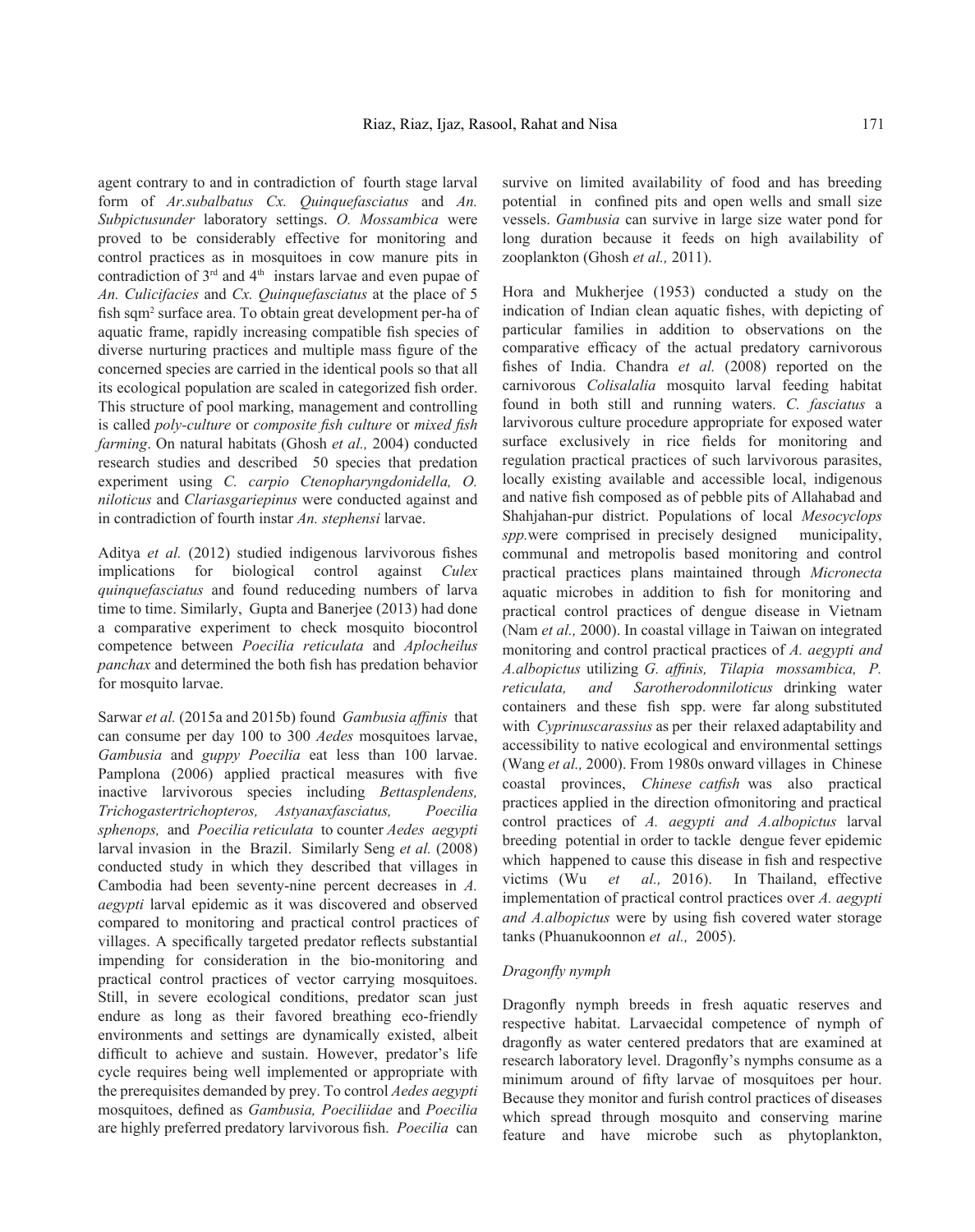zooplankton etc (Singh., 2003). Males *Rhodothemis rufa* showed higher rate of predation larvae of *Culex quinquefasciatu* was higher than that of females larvae (Chandra *et al.,* 2016). *Neurothemis fluctuans* and *Orthetrum sabina* utilized *Aedes aegypti* larvae as most preferred feeding option and *Culex quinquefasciatus* prey the *Orthetrum chrysis* consumed more in contrast to other species (Norma and Saleeza *et al.,* 2014).

Therefore, dragonflies are benign for humanoid consumption along with their economic viability. Under the alternative strategy of dengue and malaria monitoring and control practical practices by means of ecological and ecological enhancement practices, crucial significance is given on the way to anti larval procedures (Shad and Andrew, 2013). Nymphs capture mosquito larva by the modified labium, which pass into a structure known as mask. Though, during catching prey mask is tossed out and stretched with implausible rapidity and the prey engrossed with the hook is trapped into the buckle-cavity, correspondingly. At rest the labrum is folded over the jaws but can be extended to collect prey within a fraction of a second. Preference of food of Dragonfly nymph includes mosquito larvae and pupae, nymphs of their own species, chironomid larvae, small tadpoles in laboratory condition (Chandra *et al.,* 2006; Chatterjee *et al.,* 2007).

#### *Frogs*

Recent accompanied research on using of mosquito bugs and tadpoles in controlling mosquitoes has grown interest. It is defined as the harmful outcome on respectively other's growth and subsistence, which was anticipated to be outstanding to positive physiological, chemical and biological aspects (Sarwar, 2015b). Mokany and Shine (2002) study reported that a considerable deduction and observed decline in survival rates of *Culex quinquefasciatus* and *Aedes australis* larvae in laboratory experiments and while in ground, reduction was observed and documented in ovi-status of female mosquito in the tadpoles of the *Limnodynastes peronii* and *Crinia signifera* that utilized mosquitoes larvae as most preferred feeding option. Marian *et al, (*1983) also examined and found that *R. tigrina* tadpoles preference for pupal stages. Consequently, existence of supplementary microbes that influence instantaneous predator-prey compression on diverse phases of mosquito emergent that remained undeveloped and immature, that will be further operational in regards to monitoring and practical control practices and extent. Various larvae released after predation and transform to pupal phases; in such circumstances existence of *R. tigrina* tadpoles have a potential role to exert immediate stress on pupal phases. In

1974, Spielman and Sullivan examined and described on the basis of *Cx. pipiens* and *Hyla septentrionalis* tadpoles larvae which consumed on mosquito larvae and they detected and consequently noticed decline of population of *Cx. Pipens*  along with *Hyla sp.* in sample field as per particular prey preference. In 2006, Kumar and Hwange demonstrated that establishment of bio-control agents by the interactions of prey-predator community, if the conditions when arise predator shows negative consumptive effect in the environment, as result decrease inter-and intra-competition particularly augmented quantities of marked and targeted types. Therefore, net impact evaluations accessed from the research work on the consideration over sample frog population in addition to prey and predator that is practically operational through the process of manipulation and prediction of success rate for its practical application in the research work of vector monitoring and practical control practices. Environmental principles of bio manipulation in certain areas may be applied for such vector monitoring and control practical practices aimed at pointing, management and controlling strategies (Raghavendra *et al.,* 2008).

### *Copepods*

Copepods biological practical control agents. Copepods are basically little crustaceans that are used as and the live in aquatic habitats and eats larvae of mosquito confined in artificial containers to control mosquito larvae of public health significance (Kay *et al.,* 2002; Soumare *et al.,* 2011; Lazaro *et al.,* 2015). In Thailand different copepods like *Mesocyclops thermocyclopoides, Mesocyclops guangxiensis, Mesocyclops aspericornis*, have been detected and noticed as operative bio-monitoring and practical control measures for *Aedes aegypti* larvae (Kosiyachinda *et al.,* 2003). Mosquito larvae are key functional component of the food chain and are the lists of invertebrate predators for food which depend upon mosquito larvae in aquatic ecosystems. In recent study for the as intervention measures of *Culex pipiens and Aedes albopictus* in Italy *Macrocyclops albidus* were applied and found that mosquito population was under control but The main problem depicting survival of copepods is the accumulation of hypoxia due to less dissolved oxygen in water and toxic metals residues in the water. Only 1st and 2nd instar Copepods feed on the mosquito larvae and average consumption up to 35 larvae per day (Veronesi *et al.,* 2015).

# *Turtle*

Turtles belongs to aquatic predators and consume a variety of creatures comprising larvae of different mosquitoes. Borjas *et al.* (1993) have worked on *Red eared slider turtles* reported that turtle overlooked  $1<sup>st</sup>$  instars but consumed to approximately about on 2nd instars, and finally preyed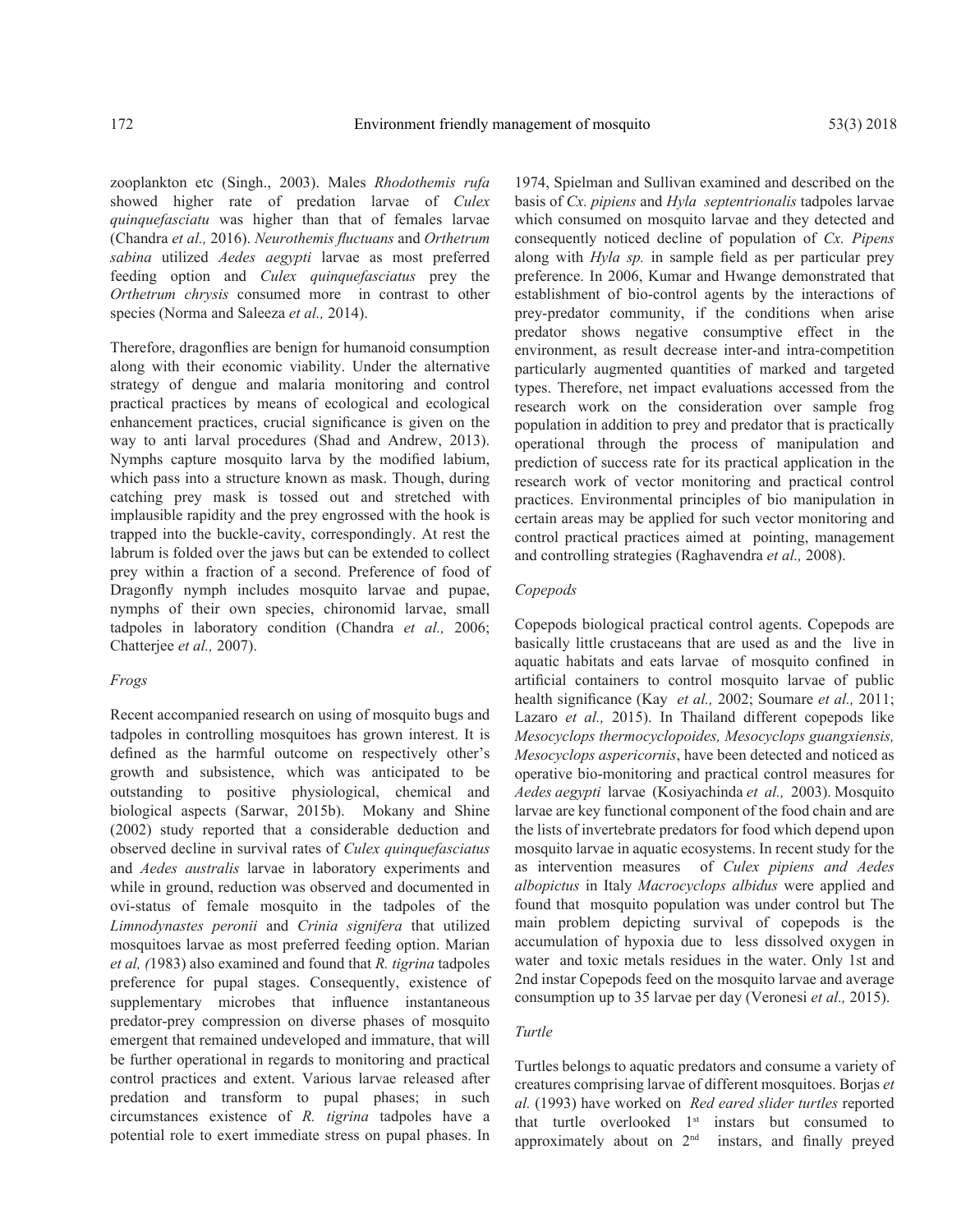particularly on  $3<sup>rd</sup>$  and  $4<sup>th</sup>$  instars larva and pupa. The turtles regularly consumed approximately one-thousand larvae per hour depending on availability of mosquito's larva. Still, turtles practices have been applied in inaccessible aquatic tanks for example aquatic ponds, seasonal storm water catch basins and providing supplementary food when needed (Marten, 2007).

### *Entomopathogenic bacilli*

At present, Bacillus *thuringiensis varisraelensis* and *Bacillus sphaericus*, merely two types of entomo-pathogenic bacilli as Coelomomyces, Culicinomyces and Lagenidium, are environmental and ecological safe practices applied in mosquitos control programs (Scholte *et al.,* 2004; Darbro *et al.,* 2011; Blanford *et al.,* 2012). Entomo-pathogenic bacilli has great toxicant efficacy against and in contradiction of marked and targeted organisms and easy development on industrial scale. By simple integration into monitoring and vectors control programs involving municipality, community and metropolis participation make *thuringiensis Varisraelensis* and *Bacillus sphaericus* possibly the utmost operational and ecological controlling species. The insecticidal control activity of entomo-pathogenic bacilli based on the production of proteinaceous paraspora secreting crystalline mosquito-toxic proteins have been reported (Gammon *et al.,* 2006; Luz *et al.,* 2007).

### *Bacillus thuringiensis israelensis Bti*

Currently *Bacillus thuringiensis israelensis* Bti isolated from soil effective to control larvae (Anderson *et al.,*2011; Tan *et al.,*2012; Wilson *et al.,* 2015). Bti is more sensitive to water quality parameters especially chemical oxygen of water and light intensity effect like UV radiation emission (Silapanuntakul *et al.,* 1983). *Bacillus thuringiensis israelensis* Bti development of protein cytolytic toxins that kill mosquitoes larvae at binding site on glycoprotein absorbers existed on border of midgut larval brush (Bravo *et al.,* 2007; Manceva *et al.,* 2005; Stalinski *et al.,* 2016). In a recent study, Harwood *et al. (*2015) revealed that *Bacillus thuringiensisisraelensis* applied in granular form and showed higher mortality rates in tree-hole habitats and testing containers.

### *Bacillus sphaericus*

*B. sphaericus* has less UV sensitivity and polluted water conditions (Gammon *et al.,* 2006; Sougoufara et al., 2017). This bacterial species has a potential to be used as identifier as per its plump spore positioned terminally in a puffy sporangium. Various researchers described cytotoxins enhance toxicity of *Bacillus sphaericus* by synergistic effect

of *Bacillus thuringiensis var. israelensis* at gene level (Wirth *et al.,* 2000, 2001; Berry *et al.,* 2002; Becker, 2003; Poopathi and Abidha, 2010; Silva-Filha*.,* 2017).

In Kumasi Metropolis, Ghana recent study described that in the *Bacillus thuringiensis var. israelensis* minor dose of 0.2 kg / ha was effective against mosquito larvae, thus providing a viable option for managing vector mosquitoes (Nartey *et al.,* 2013). Monnerat *et al.* (2004) observed that *Bacillus sphaericus* separates yielded protein contaminants mentioned as the insecticidal chemicals *Methotrexate* and molecular weight is approximately one-hundred kDA and and immune system suppressant did not cause hazard in environment. The tablet forms of *Bacillus thuringiensis* or *Bacillus sphaericus* substantially contaminated through gamma rays to stop adulteration of eating aquatic bodies with microorganisms, is magnificently viable practice that used to be applied, intended for monitoring and practical control in mosquitoes breeding container to control such as *Ades aegypti* in high risk areas (Mahilum *et al.,* 2005).

### **Conclusion**

Mosquitoes are documented for community health, nuisance problem, economically reducing real estate values of country, related business interests and adversely affect tourism. Research of imitation, preparations of pesticides, and usage reported ecologically destructive and environmentally unviable in different regions of the globe. The failure of traditional vector control operations observed from side to side biochemical pesticides rehabilitated concentration in biotic monitoring and practical control practices. An alternative monitoring and practical control measure for the eradication and monitoring and control practices of mosquitoes at larval level by the use of a judicious bio-content including their eco-friendly control techniques are utmost needed for monitoring and control for mosquitoes at larval. In bio-control measures to monitoring and control practical practices contexts predatory larvivorous fish, dragonfly nymph, frogs, copepods, turtle can be used. *Entomo-pathogenic bacilli*, *Bacillus thuringiensism israelensis* and *Bacillus sphaericus* used as predator species, which are specifically used in advancement for mosquito control in regards to lessen the ecologically destructive outcomes such as bio-magnification etc. Moreover, the company of diverse prey and predator associations observed in the ecological surroundings to measure the viability of usage of a predator as bio-control agents for vector monitoring, practical control practices and proper management. To eradicate mosquitoes it is suggested that extinction of natural enemies of mosquitoes such larvivorous fish, dragonfly nymph, frogs, copepods, turtle should be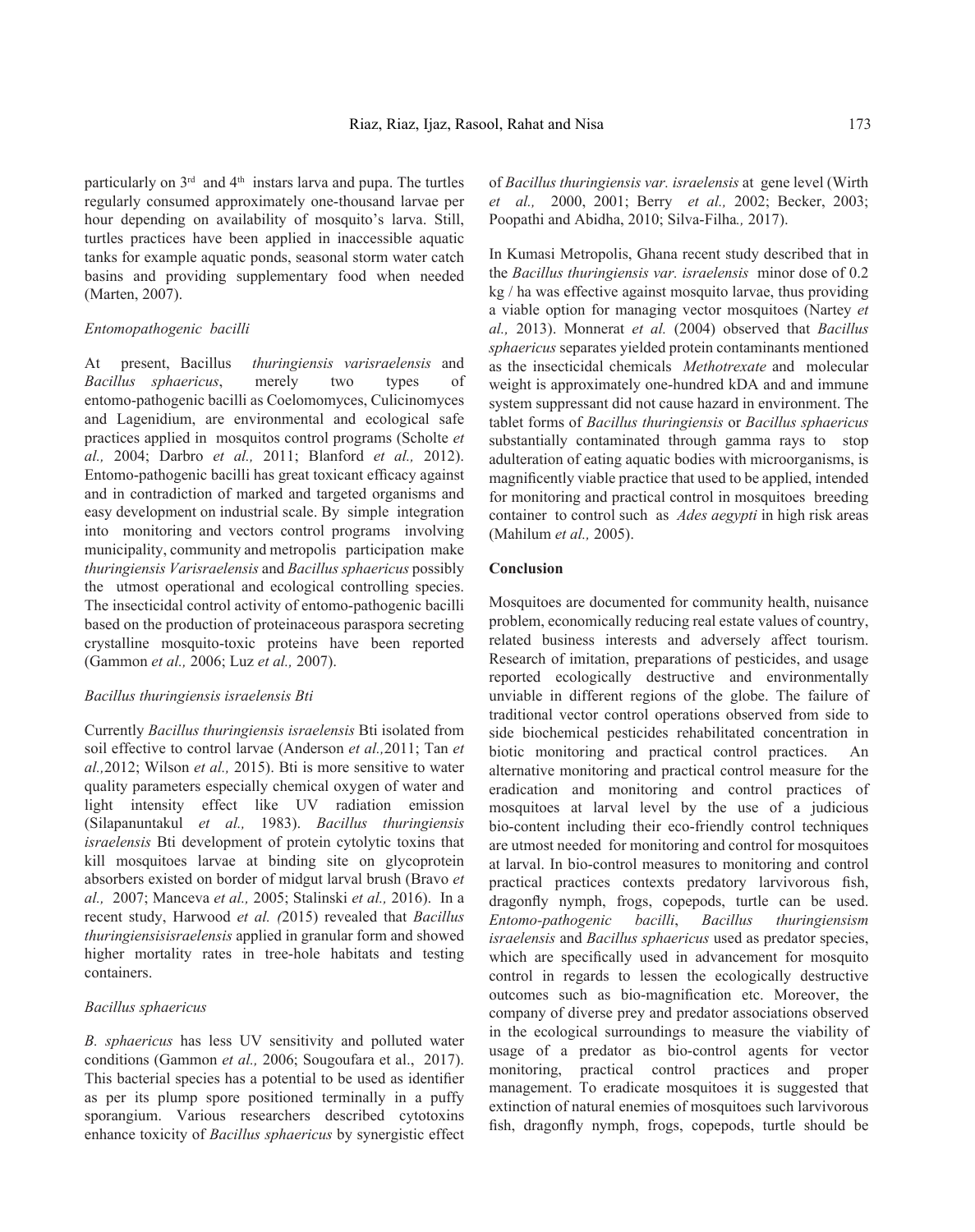prohibited and thus sustain these species population in aquatic system of natural and artificial water bodies of particular region of any country.

# **References**

- Aditya G, Pal S, Saha N and Saha GK (2012), Efficacy of indigenous larvivorous fishes against Culex quinquefasciatus in the presence of alternative prey: implications for biological control, *J Vector Borne Dis*. **1**: 217–225.
- Anderson JF, Ferrandino FJ, Dingman DW, Main AJ, Andreadis TG and Becnel JJ (2011), Control of mosquitoes in catch basins in Connecticut with *Bacillus thuringiensis israelensis, Bacillus sphaericus, and spinosad*, *Journal of the American Mosquito Control Association* **27**(1): 45-55. DOI. org/10. 2987/10-6079.1
- Atique S, Abdul SS, Hsu CY and Chuang TW (2016), Meteorological influences on dengue transmission in Pakistan, *Asian Pacific journal of tropical medicine* **9**(10): 954-961. DOI. org/10.1016/j.apjtm.2016.07.033
- Bandyopadhyay S and Skoufias E (2015), Rainfall variability, occupational choice, and welfare in rural Bangladesh, *Review of Economics of the Household* **13**(3): 589–634. DOI.org/10.1596/1813-9450-6134
- Becker N (2003), Ice granules containing endotoxins of microbial control agents for the control of mosquito larvae – a new formulation technique, *J. Am. Mosq. Control Assoc*. **19**: 63-66.
- Berry C, O'Neil S, Ben-Dov E, Jones AF, Murphy L, Quail MA and Parkhill J (2002), Complete sequence and organization of pBtoxis, the toxin-coding plasmid of Bacillus thuringiensis subsp. israelensis, *Applied and environmental microbiology* **68**(10): 5082-5095. DOI: 10.1128/AEM.68.10.5082-5095.2002
- Blanford S, Jenkins NE, Read AF and Thomas MB (2012), Evaluating the lethal and pre-lethal effects of a range of fungi against adult Anopheles stephensi mosquitoes, *Malaria journal* **11**(1): 365. DOI.org/10.1186/ 1475-2875-11-365
- Borjas G, Marten GG, Fernandez E and Portillo H (1993), Juvenile turtles for mosquito control in water storage tanks, *Journal of medical entomology* **30**(5): 943-946. DOI.org/10.1093/jmedent/30.5.943
- Bouzid M, Brainard J, Hooper L and Hunter PR (2016), Public health interventions for Aedes control in the time of Zikavirus—a meta-review on effectiveness of vector control strategies, *PLoS Neglected Tropical Diseases* **10**(12): e0005176. DOI.org/10.1371/ journal.pntd.0005176
- Bravo A, Gill SS and Soberón M (2007), Mode of action of Bacillus thuringiensis Cry and Cyt toxins and their potential for insect control, *Toxicon* **49**(4): 423-435. DOI.org/10.1016/j.toxicon.2006.11.022
- Chandra G, Bhattacharjee I, Chatterjee SN and Ghosh A (2008), Mosquito control by larvivorous fish, *Indian Journal of Medical Research* **127**(1): 13.
- Chandra G, Chatterjee SN and Ghosh A (2006), Role of dragonfly (brachytronpratense) nymph as a biocontrol agent of larval mosquitoes, *Buletin Penelitian Kesehatan* **34**(4).
- Chandra G, Mondal B, Bandyopadhyay S and Ghosh A (2016), Sex-specific functional responses of dragonfly naiads Rhodothemis rufa on Culex quinquefasciatus larvae in laboratory bioassay, *International Journal of Pest Management* **62**(2): 135-139.
- Chatterjee SN, Ghosh A and Chandra G (2007), Eco-friendly control of mosquito larvae by Brachytron pratense nymph, *Journal of environmental health* **69**(8): 44.
- Chaudhry M, Ahmad S, Rashid HB and Din IU (2017), Dengue Epidemic in Postconflict Swat District, Khyber Pakhtunkhwa, Pakistan, 2013, *The American journal of tropical medicine and hygiene 96*(4), 899-902. DOI: https://doi.org/10.4269/ajtmh.16-0608
- Darbro JM, Graham RI, Kay BH, Ryan PA and Thomas MB (2011), Evaluation of entomopathogenic fungi as potential biological control agents of the dengue mosquito, Aedes aegypti (Diptera: Culicidae), *Biocontrol science and technology* **21**(9): 1027-1047.
- Diallo M, Dia I, Diallo D, Diagne CT, Ba Y and Yactayo S (2016), Perspectives and Challenges in Entomological Risk Assessment and Vector Control of Chikungunya, *The Journal of infectious diseases* **214**(suppl\_5): S459-S465.
- Dieng H, Hassan AA, Satho T, Miake F, Salmah MRC and Abu Bakar S (2011), Insecticide susceptibility of the dengue vector Aedes aegypti (Diptera: Culicidae) in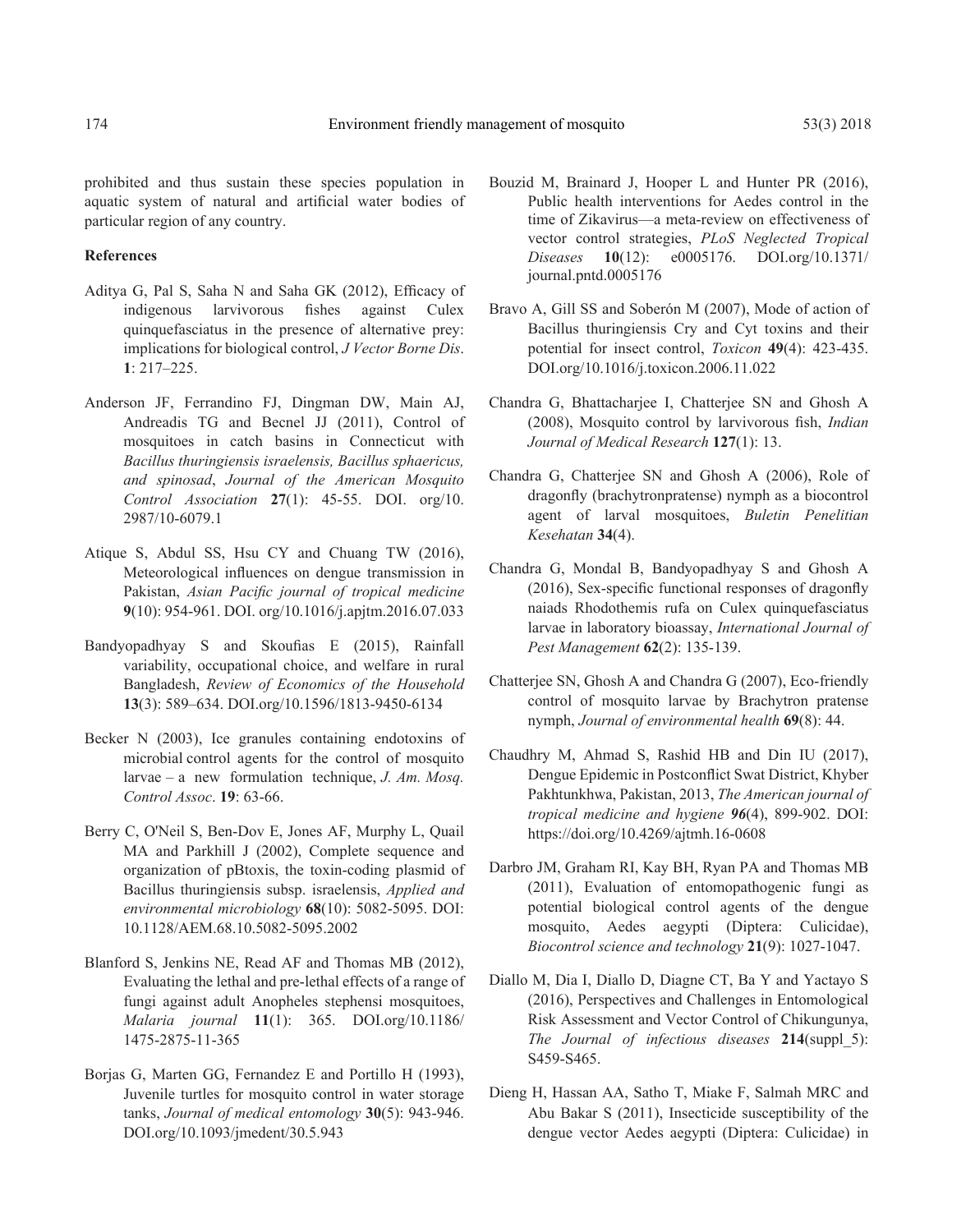Makkah City, Saudi Arabia, *Asian Pacific J Tropical Dis*. **1**(2): 94–99.

- Fatima SH. Atif S, Rasheed SB, Zaidi F and Hussain E (2016), Species Distribution Modelling of Aedes aegypti in two dengue-endemic regions of Pakistan, *Tropical Medicine & International Health* **21**(3): 427-436.
- Gammon K, Jones GW, Hope SJ, de Oliveira CM, Regis L, Filha MHNS and Berry C (2006), Conjugal transfer of a toxin-coding megaplasmid from Bacillus thuringiensis subsp. israelensis to mosquitocidal strains of Bacillus sphaericus, *Applied and environmental microbiology* **72**(3): 1766-1770.
- George LS, Aswathy S, Paul N and Leelamoni K (2017), Community based interventional study on dengue awareness and vector control in a rural population in Ernakulam, Kerala, *International Journal Of Community Medicine And Public Health* **4**(4): 962-967. DOI: http://dx.doi.org/ 10.18203/ 2394- 6040.ijcmph20170984
- Ghosh A, Bhattacharjee I, Ganguly M, Mondal S and Chandra G (2004), Efficacy of some common aquarium fishes as biocontrol agent of preadult mosquitoes, *Buletin Penelitian Kesehatan* **32**(4 Des).
- Ghosh SK, Chakaravarthy P, Panch SR, Krishnappa P, Tiwari S, Ojha VP and Dash AP (2011), Comparative efficacy of two poeciliid fish in indoor cement tanks against chikungunya vector Aedes aegypti in villages in Karnataka, India, *BMC Public Health* **11**(1): 599.
- Gupta S and Banerjee S (2013), Comparative assessment of mosquito biocontrol efficiency between Guppy (*Poecilia reticulata*) and *Panchax minnow Aplocheilus panchax*), *Biosci. Discov* **4**: 89-95.
- Hafeez S, Amin M and Munir BA (2017), Spatial mapping of temporal risk to improve prevention measures: A case study of dengue epidemic in Lahore, *Spatial and Spatio-temporal Epidemiology* **21:** 77-85. DOI.org/10.1016/j.sste.2017.04.001
- Harinder S and Sukhmeet M (2014), A study of larval indices of Aedes and the risk for dengue outbreak, *Sch. Acad. J. Biosci*. **2**(8): 544–547.
- Harwood JF, Farooq M, Turnwall BT and Richardson AG (2015), Evaluating liquid and granular *Bacillus*

*thuringiensis var. israelensis* broadcast applications for controlling vectors of dengue and chikungunya viruses in artificial containers and tree holes, *Journal of medical entomology* **52**(4): 663-671.

- Hati AK and Ghosh SM (1965), Laboratory studies on the predacious habits of the dragon fly nymph, *Bulletin of the Calcutta School of Tropical Medicine* **13**(2): 61.
- Hora SL and Mukherjee D (1953), Manager of publication, Delhi, India, p 213.
- Huang YJS, Higgs S and Vanlandingham DL (2017), Biological control strategies for mosquito vectors of arboviruses, *Insects* **8**(1): 21. DOI.10.3390/insects 8010021
- Kay BH, Nam VS, Van Tien, T, Yen NT, Phong TV, Diep VTB and Aaskov JG (2002), Control of Aedes vectors of dengue in three provinces of Vietnam by use of *Mesocyclops* (Copepoda) and community-based methods validated by entomologic, clinical, and serological surveillance, *The American journal of tropical medicine and hygiene* **66**(1): 40-48.
- Kosiyachinda P, Bhumiratana A and Kittayapong P (2003) Enhancement of the efficacy of a combination of *Mesocyclops aspericornis* and *Bacillus thuringiensis var. israelensis* by community-based products in controlling Aedes aegypti larvae in Thailand, *The American journal of tropical medicine and hygiene* **69**(2): 206-212.
- Kumar R and Hwang JS (2006), Larvicidal efficiency of aquatic predators: A perspective for mosquito biocontrol, *Zoological Studies* **45**: 447-466.
- Lacey LA (2007), Bacillus *thuringiensis serovariety israelensis* and *Bacillus sphaericus* for mosquito control, *Journal of the American Mosquito Control Association* **23**(sp2): 133-163.
- Lazaro A, Han WW, Manrique-Saide P, George L, Velayudhan R, Toledo J and Horstick O (2015), Community effectiveness of copepods for dengue vector control: systematic review, *Tropical Medicine & International Health 20*(6): 685-706.
- Luz C, Tai MHH, Santos AH, Rocha LFN, Albernaz DAS and Silva HHG (2007), Ovicidal activity of entomopathogenic hyphomycetes on Aedes aegypti (Diptera: Culicidae) under laboratory conditions,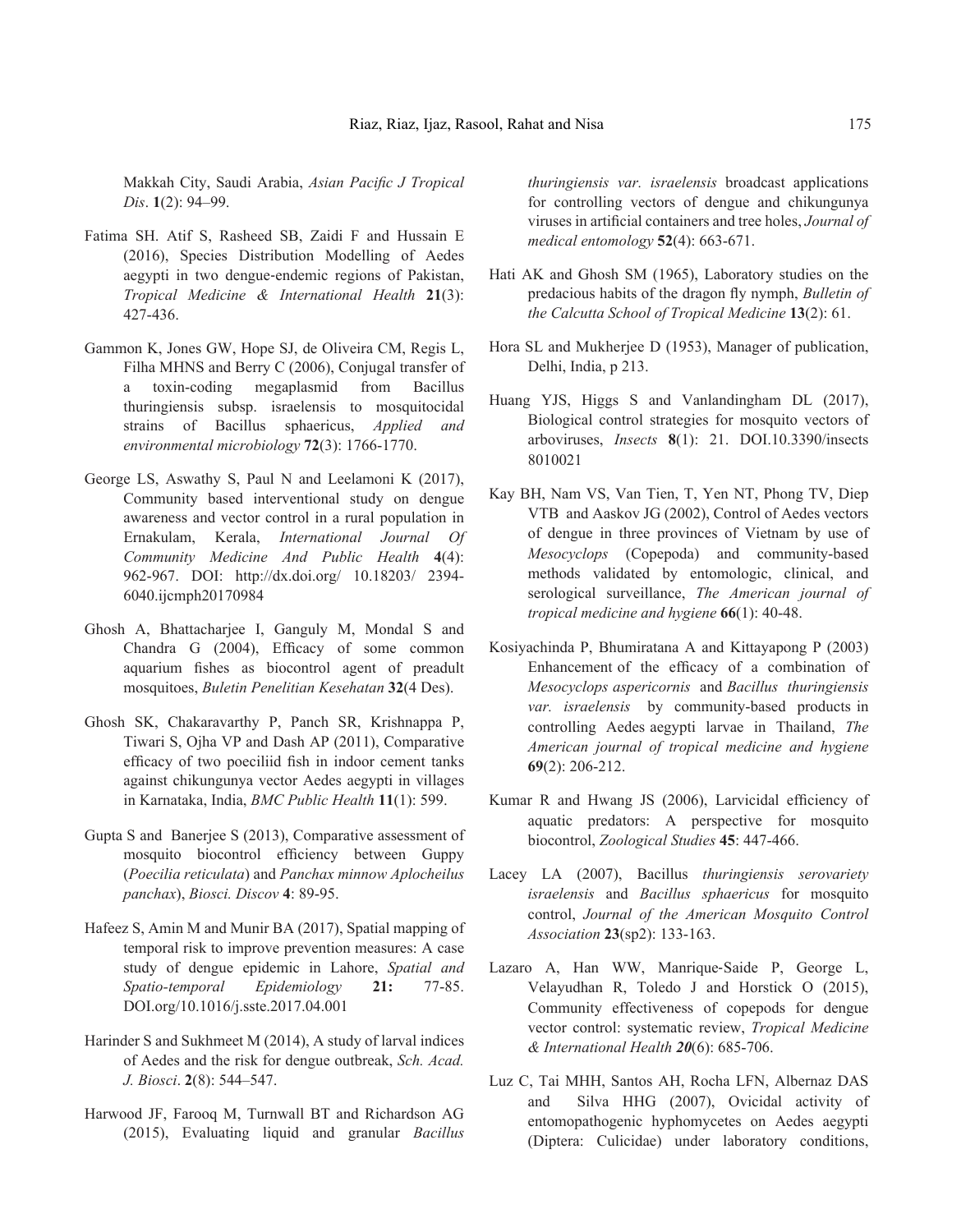*Journal of medical entomology* **44**(5): 799-804. DOI.org/10.1603/0022-2585(2007)44[799:OAOEHO ]2.0.CO;2

- Mahilum M, Madon M, Storch V, Ludwig M and Becker N (2005), Evaluation of the present dengue situation and control tools against Aedes aegypti in Cebu City, Philippines*, J. Vector Ecol.* **30**: 277-283.
- Malik A, Yasar A, Tabinda AB, Zaheer IE, Malik K, Batool A, and Mahfooz Y (2017), Assessing spatio-temporal trend of vector breeding and dengue fever incidence in association with meteorological conditions, *Environmental monitoring and assessment* **189**(4): 189.
- Manceva SD, Pusztai M, Russo PS and Butko P (2005), A detergent similarly and correspondingly mechanism of action of the cytolytic toxin Cyt1A from *Bacillus thuringiensis var. israelensis, Biochemistry* **44**: 589–597.
- Manilal A,Thajuddin N, Selvin J, Idhayadhulla A, Kumar RS and Sujith S (2011), *In Vitro* Mosquito Larvicidal Activity of Marine Algae against the Human Vectors, *Culex quinquefasciatus* (Say) and *Aedes aegypti* (Linnaeus) (Diptera: Culicidae), *Inter J Zoological Research* **7**(3): 272-278.
- Marian MP, Christopher MSM, Selvaraj AM and Pandian TJ (1983), Studies on predation of the mosquito Culexfatigans by Ranatigrina tadpoles, *Hydrobiologia* **106**: 59-63.
- Marten GG (2007), Biorational Control of Mosquitoes, American Mosquito Control Association Bulletin, Ed. TG Floore, p 7.
- Martinez-Ibarra JA, Guillén YG, Arredondo-Jiménez JI and Rodríguez-López MH (2002), Indigenous fish species for the control of *Aedes aegypti* in water storage tanks in Southern Mexico, *Biocontrol* **47**: 481-486.
- Mokany A and Shine R (2002), Pond attributes influence competitive interactions between tadpoles and mosquito larvae, *Austral Ecol*. **27**: 396-404.
- Monnerat R, Silva SF, Dias DS, Martins ES, Praca LB, Jones GW, Soares CM, de Souza Dias JMC and Berry C (2004), Screening of Brazilian Bacillus sphaericus strains for high toxicity against *Culex quinquefasciatus* and *Aedes aegypti, J. Appl. Entomol*. **128**: 469-473.
- Nam VS, Yen NT, Holynska M, Reid JW and Kay BH (2000), National progress in dengue vector control in Vietnam: survey for Mesocyclops (Copepoda), Micronecta (Corixidae), and fish as biological control agents, *Am. J. Trop. Med. Hyg*. **62**(1): 5-10. DOI: https://doi.org/10.4269/ajtmh.2000.62.5
- Naqvi SAA, Kazmi SJH, Shaikh S and Akram M (2015), Evaluation of prevalence patterns of dengue fever in Lahore District through geo-spatial techniques, *Journal of Basic & Applied Sciences* **11:** 20.
- Nartey R, Owusu-Dabo E, Kruppa T, Baffour-Awuah S, Annan A, Oppong S and Obiri-Danso K (2013), Use of *Bacillus thuringiensis var israelensis* as a viable option in an Integrated Malaria Vector Control Programme in the Kumasi Metropolis, Ghana, *Parasites & vectors* **6**(1): 116. DOI.org/10.1186/1756-3305-6-116
- Norma R Y and Saleeza SNR (2014), Eco-friendly Control of Three Common Mosquito Larvae Species by Odonata Nymphs *In: Basic and Applied Aspects of Biopesticides,* Springer India, pp 235-243.
- Pamplona LGC (2006), Potencial de cincoespe' cies de peixecomome'todo de controlebiolo' gico de larvas de Aedesaegypti, emcondic¸o˜ es de laborato' rio, no Ceara, *MS* Thesis, Federal University of Ceara', Ceara', Brazil.
- Phuanukoonnon S, Mueller I and Bryan JH (2005), Effectiveness of dengue control practices in household water containers in Northeast Thailand, *Trop. Med. Int. Health* **10:** 755-763.
- Poopathi S and Abidha S (2010), Mosquitocidal bacterial toxins (*Bacillus sphaericus* and *B. thuringiensis serovar israelensis*): Mode of action, cytopathological effects and mechanism of resistance, *Journal of Physiology and Pathophysiology* **1**(3): 22-38.
- Qadri SS, Tariq RM and Ahmad I (2007), Dengue Kee Wapsi. Global Science, pp 21-26.
- Raghavendra K, Sharma P and Dash AP (2008), Biological control of mosquito populations through frogs: opportunities & constrains, *Indian Journal of Medical Research* **128**(1): 22.
- Ritchie SA (2005), Evolution of dengue control strategies in North Queensland, Australia, *Arborvirus Res. Australia* **9**: 324–330.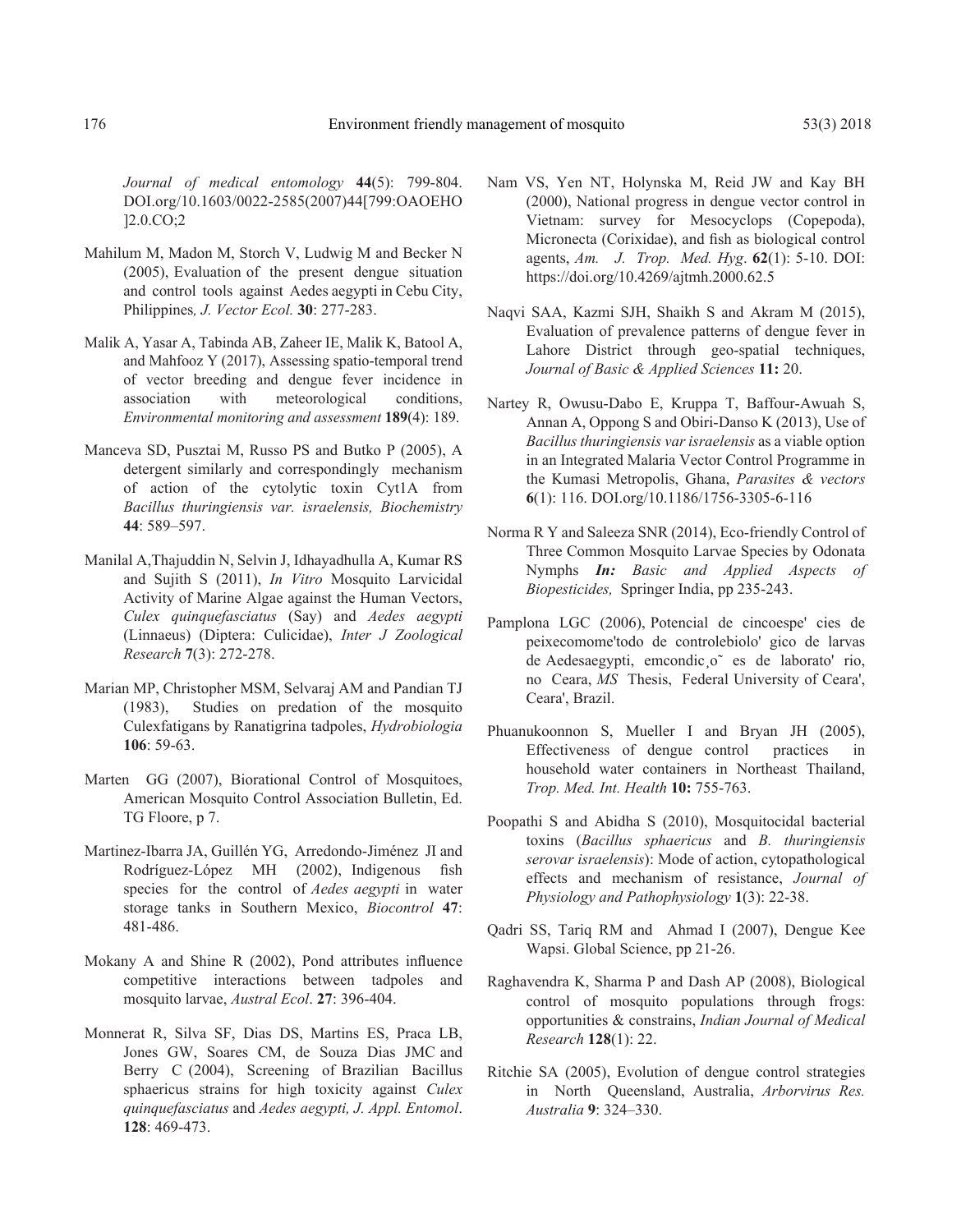- Ritchie SA, Rapley LP and Benjamin S (2010), Bacillus thuringiensis var. israelensis (Bti) Provides Residual Control of *Aedes aegypti* in Small Containers, *Am. J. Trop. Med. Hyg.* **82**: 1053–1059. DOI.org/ 10.4269/ajtmh.2010.09-0603
- Santos J and Meneses BM (2017), An integrated approach for the assessment of the Aedes aegypti and Aedes albopictus global spatial distribution, and determination of the zones susceptible to the development of Zika virus, *Acta tropica* **168:** 80-90. DOI.org/10.1016/j.actatropica.2017.01.015
- Sarwar M (2015a), Control of dengue carrier Aedes mosquitoes (Diptera: Culicidae) larvae by larvivorous fishes and putting it into practice within water bodies, *International Journal of Preventive Medicine Research* **1**(4): 232-237.
- Sarwar M (2015b), Controlling dengue spreading Aedes mosquitoes (Diptera: Culicidae) using ecological services by frogs, toads and tadpoles (Anura) as predators, *American Journal of Clinical Neurology and Neurosurgery* **1**(1): 18-24.
- Scholte EJ, Knols BG, Samson RA and Takken W (2004), Entomopathogenic fungi for mosquito control: a review, *Journal of Insect Science* **4**(1). DOI.org/ 10.1093/jis/4.1.19
- Seng CM, Setha T, Nealon J, Socheat D, Chantha N and Nathan MB (2008), Community-based use of the larvivorous fish Poecilia reticulata to control the dengue vector Aedes aegypti in domestic water storage containers in rural Cambodia, *Journal of Vector Ecology* **33**(1): 139-144. DOI.org/10.3376/ 1081- 1710(2008)33[139:CUOTLF]2.0.CO;2
- Shad A and Andrew J (2013), Original Research Article A Study on the Predatory Potency of Dragonfly, *Bradinopyga geminata* Nymphs over the Immature Stages of the Filarial Vector, *Culex quinquefasciatus Say*, *Int. J. Curr. Microbiol. App. Sci*. **2**(4): 172-182.
- Silapanuntakul S, Pantuwatana S, Bhumiratana A and Charoensiri K (1983), The comparative persistence of toxicity of Bacillus sphaericus strain 1593 and Bacillus thuringiensis serotype H-14 against mosquito larvae in different kinds of environments, *J. Invertebr. Pathol* **42**(3): 387-392. DOI.org/10.1016/ 0022-2011 (83)90179-9
- Silva-Filha MHNL (2017), Resistance of Mosquitoes to Entomopathogenic Bacterial-Based Larvicides: Current Status and Strategies for Management. *In: Bacillus thuringiensis and Lysinibacillus sphaericus,* pp 239-257.
- Singh RK, Dhiman RC and Singh SP (2003), Laboratory studies on the predatory potential of dragon-fly nymphs on mosquito larvae, *The Journal of communicable diseases* **35**(2): 96-101.
- Sougoufara S, Doucouré S, Sembéne PMB, Harry M and Sokhna C (2017), Challenges for malaria vector control in sub-Saharan Africa: Resistance and behavioral adaptations in *Anopheles* populations, *Journal of Vector Borne Diseases* **54**(1): 4.
- Soumare MKF and Cilek, JE (2011), The effectiveness of Mesocyclops longisetus (Copepoda) for the control of container-inhabiting mosquitoes in residential environments, *Journal of the American Mosquito Control Association* **27**(4): 376-383.
- Spielman A and Sullivan JJ (1974), Predation on peridomestic mosquitoes by Hylid tadpoles on Grand Bahama Island, *Am. J. Trop. Med.Hyg.* **23:** 704-9.
- Stalinski R, Laporte F, Després L and Tetreau G (2016), Alkaline phosphatases are involved in the response of *Aedes aegypti* larvae to intoxication with *Bacillus thuringiensis subsp. israelensis* Cry toxins, *Environmental microbiology* **18**(3): 1022-1036.
- Sutherst RW (2004), Global change and human vulnerability to vector-borne diseases, *Clinical Microbiology Reviews* **17**(1): 136–173. DOI: 10.1128/CMR. 17.1.136-173.2004
- Tan AWA, Loke SR, Benjamin S, Lee HL, Chooi KH and Sofian-Azirun M (2012), Spray application of Bacillus thuringiensis israelensis (Bti strain AM65-52) against Aedes aegypti (L.) and Ae. albopictus Skuse populations and impact on dengue transmission in a dengue endemic residential site in Malaysia, *Southeast Asian Journal of Tropical Medicine and Public Health* **43**(2): 296.
- Tariq RM (2001), Where the mosquitoes Aedes, Anopheles &Culex are breeding in Karachi, Sindh-Pakistan? *Pakistan j. entomol. Karachi* **16**(1&2): 15-18.